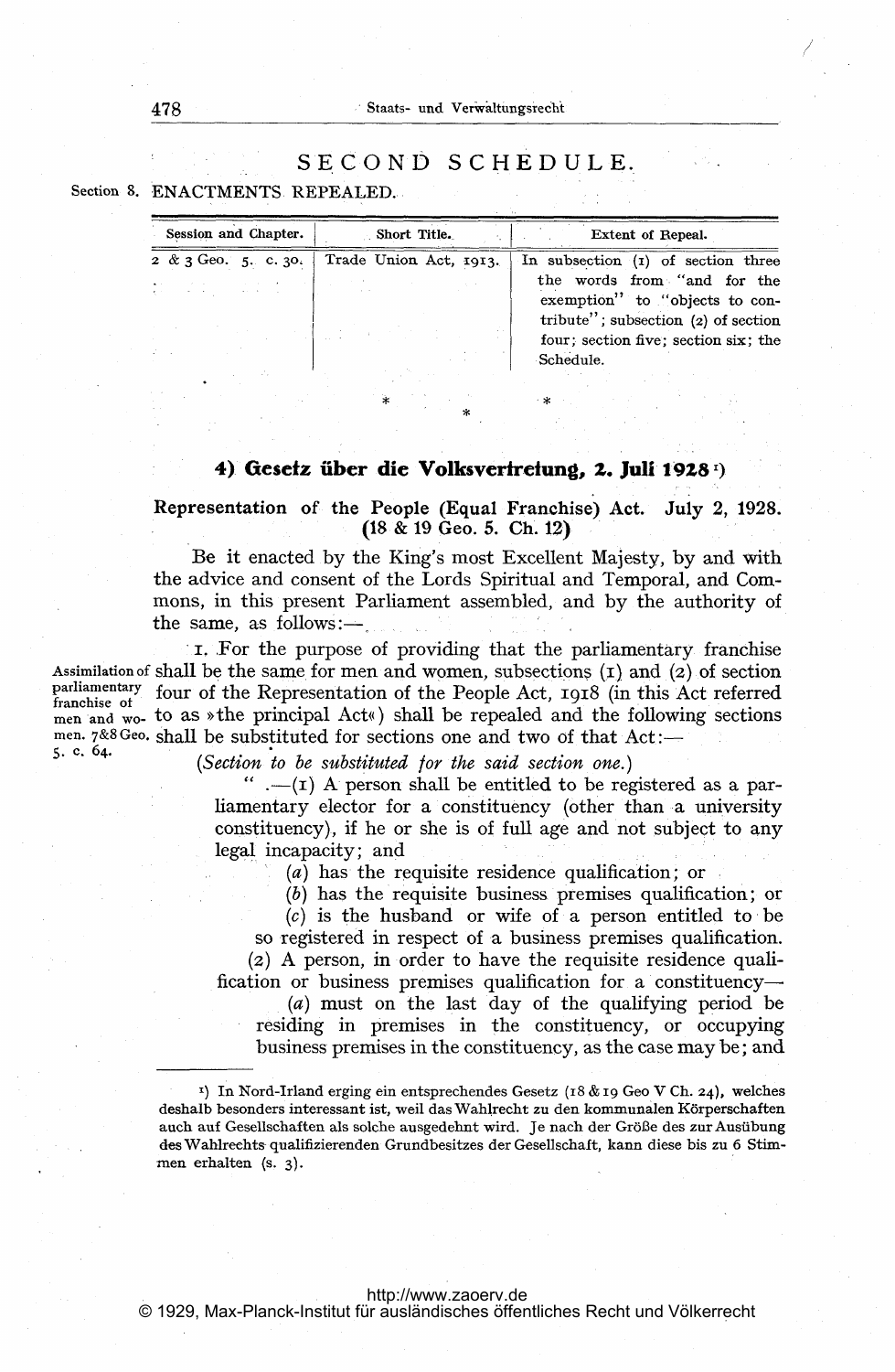(b) must during the whole of the qualifying period have resided in premises, or occupied business premises, as the case may be, in the constituency, or in another constituency within the same parliamentary borough or parliamentary county, or within a parliamentary borough or parliamentary county contiguous to that borough or county, or separated from that borough or county by water, not exceeding at the nearest point six miles in breadth, measured in the case, of tidal water from low-water mark.

For the purposes of. this subsection the administrative county of London shall be treated as a parliamentary borough.

 $(3)$  The expression 'business premises' in this section means land or other premises of the yearly value of not less than ten pounds Occupied for the purpose of the business, profession, or trade of the person to be registered."

(Section to be substituted for the said section two.)

A person shall be entitled to be registered as a'parliamentary elector for a university constituency if he or she is of full age and not subject to any legal incapacity, and has received a degree (other 'than an honorary degree) at any university forming, or forming part of, the constituency, or in. the case of the Scottish universities is qualified under section twentyseven of the Representation of the People (Scotland) Act, 1868, or, if a woman, has been admitted to and passed the final examination, and kept under the conditions required of women by the university, the period of residence, necessary for a man to  $_{31}$  &  $_{32}$  Viet. obtain a degree at any university forming, or forming part of, c. 48. a university constituency which did not at the time the examination was passed admit women to degrees."

2. For the purpose of providing that the local government franchise shall be the same for men and women, subsection (3) of section four of the principal Act shall be repealed, and the following section shall Assimilation of<br>the substituted for section three of that Act be substituted for section three of that Act: ment franchise

A person shall be entitled to be registered as <sup>a</sup> local govern- of..men and, ment elector for a local government electoral area if he or she is women. of full age and not subject to any legal incapacity, and-

- (a) is on the last day of the qualifying period occupying as owner or tenant any land or premises in that area; and
- (b)'has during the whole of the qualifying period so occupied any land or premises in that area, or, if that area is not an administrative county or a county borough, in any administrative county or county borough in which the area is wholly. or partly situate; or
- (C) is the husband or wife of a person entitled to be so registered in respect of premises in which both the person so entitled and the husband or wife, as the case may be, reside:

<http://www.zaoerv.de> © 1929, Max-Planck-Institut für ausländisches öffentliches Recht und Völkerrecht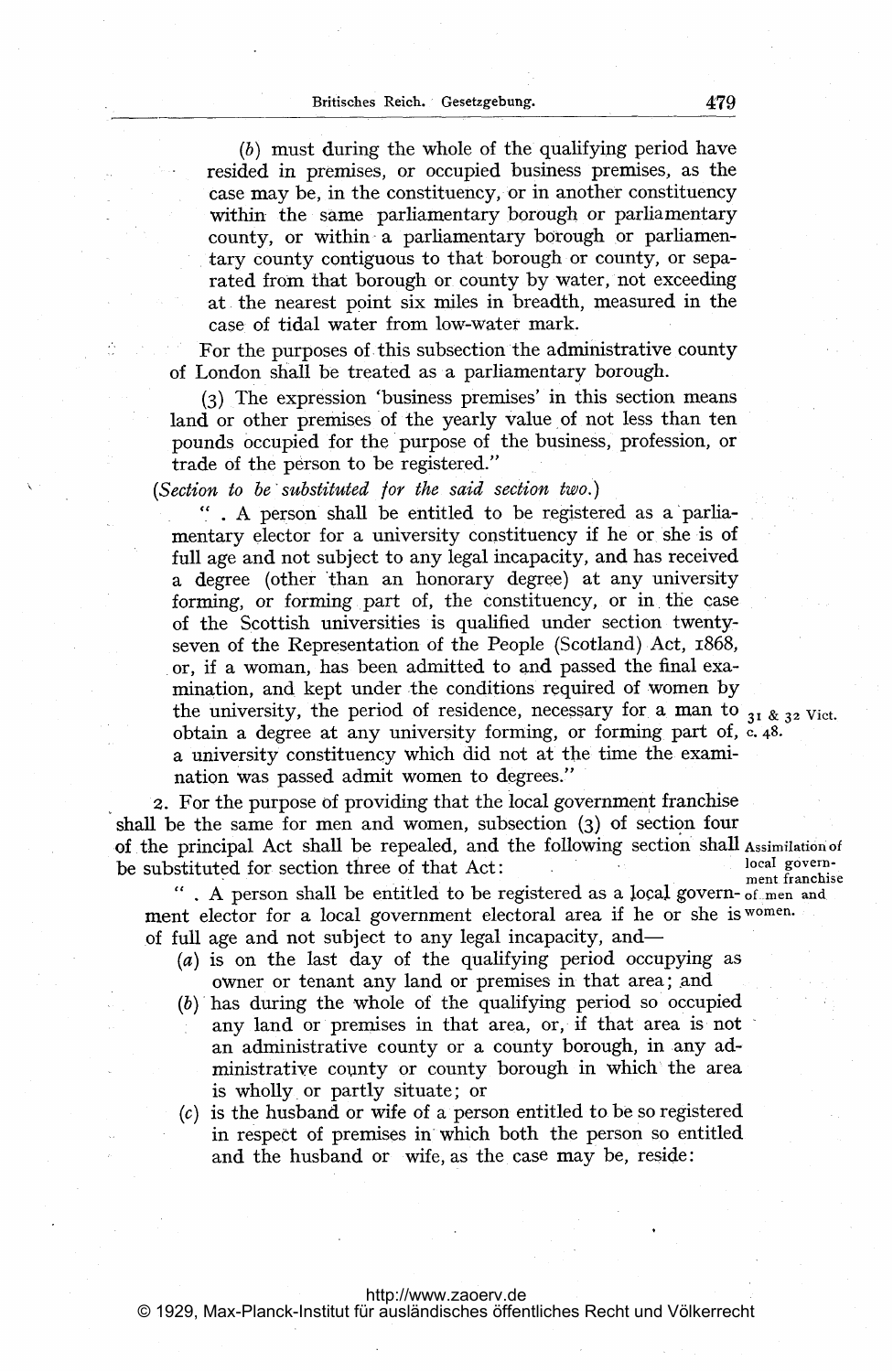Provided that-

(i) for the purposes of this section <sup>a</sup> person who inhabits any dwelling-house by virtue of any office, service, or employment, shall, if the dwelling-house is not inhabited by the person in whose service he or she is in such office, service, or employment, be deemed to occupy the dwelling-house as a tenant; and

(ii) for the purposes of this section the word tenant shall include a person who occupies a room or rooms as a lodger only where the room'or rooms is or are let to that person in, an unfurnished state; and

(iii) for the purpose of paragraph (c) of this section, <sup>a</sup> naval or military voter who is registered in, respect of a residence qualification which he or she would have had but for his or her service shall be deemed to be resident in accordance with that qualification."

Consequential 3. The amendments specified in the second column of the Schedule amendments. to this Act, being amendments consequential on -the foregoing provisions of this Act, shall be made in the provisions of the principal Act specified in the first column of that Schedule.

Amendment of  $\begin{array}{c} 4. \text{ The following shall be substituted for subsection (I) of section s. 8 of principal of the principal.}\end{array}$  of the principal Act (which relates to the right of registered persons to vote):-

(I) Every person registered as a parliamentary elector for any constituency shall, while so registered (and in the case of <sup>a</sup> woman notwithstanding sex or marriage) be entitled to vote at an election of. a member to. serve in Parliament for that constituency, but a person shall not vote at a general election for more than one constituency for which he or she is registered by virtue of a residence qualification, or for more, than one constituency for which he or she is registered by virtue of other qualifications of any kind". Maximum scale 5. The Fourth Schedule to the principal Act (which relates to the expenses. maximum scale of election expenses) shall have effect as if for the word Special provi-<br>signs with respect the vertex of  $\alpha$ ,  $\beta$ ,  $\beta$ ,  $\beta$ ,  $\gamma$ ,  $\gamma$ 

sions with respect to register of electors to be made in 1929.

Local govern- 7. The following paragraph shall be substituted for paragraph (3) ment franchise of section forty-three of the principal Act, which provides for the appli-<br>in Scotland. cation of the principal Act to Scotland tions:

> (3) Section three of this Act shall not apply, and in lieu there $of:$

 $(a)$  A person who is of full age and not subject to any legal incapacity shall be entitled to be registered as a local government elector for a local government electoral area if he or she is

Maximum scale

© 1929, Max-Planck-Institut für ausländisches öffentliches Recht und Völkerrecht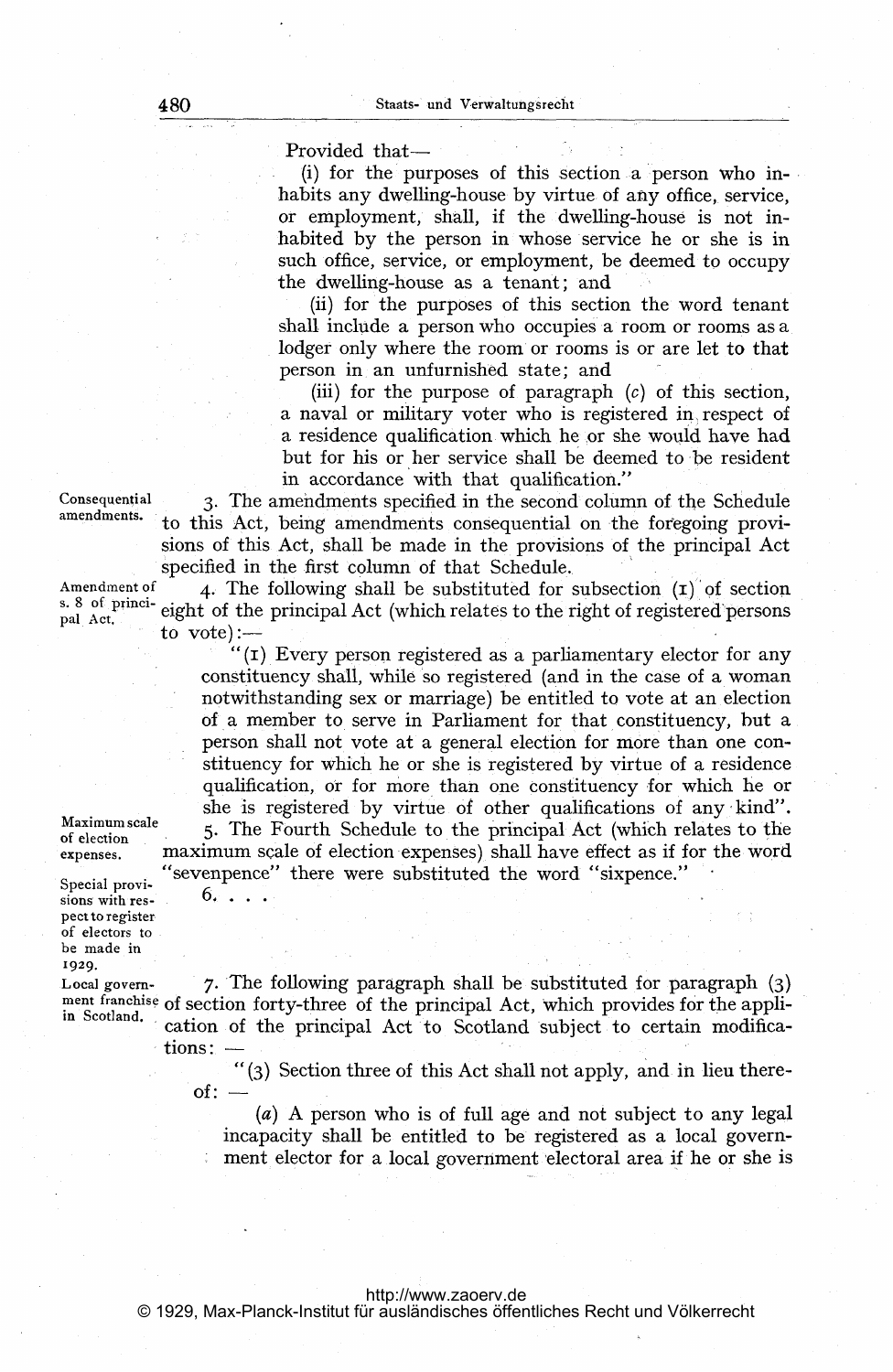on the last day of the qualifying period and has been during the whole of that period  $-$ 

(i) the owner of lands and heritages within the area the yearly value of not less than ten pounds:'Where such lands and heritages are in the joint ownership of two or more persons and the aggregate yearly value of the lands and heritages is not less than the amount produced by multiplying ten pounds by the number of the joint owners, each of the joint.owners shall be treated as owning lands and heritages of the yearly value. of not less than ten- pounds-, or

(ii) the occupier as tenant of lands and heritages within the area of the yearly value of not less than ten pounds: Where such lands and heritages are in the joint occupation as tenants of two or more persons, and the aggregate. yearly value of the lands and heritages is not less than the amount produced by multiplying ten pounds by the number of the joint occupiers, each of the joint occupiers shall be treated as occupying lands and heritages of the yearly value of not less than ten pounds; or.

(iii) the inhabitant occupier as owner or tenant of a dwelling-house.within the area; or January January 3

(iv) the occupier of lodgings within the area of the yearly value, if let unfurnished, of not less than ten pounds: Where such lodgings are in the joint occupation of not more than two persons and the aggregate yearly value as aforesaid of the lodgings is not less than twenty pounds, each of the joint lodgers shall be treated as occupying lodgings of the yearly value of not less than ten pounds; or

(v) the inhabitant occupier by virtue of any office, service, or employment of a dwelling-house within the area which is not inhabited by the person in whose service he or she is in such office, service, or employment.

(b) The ownership or, occupation in immediate succession of different lands and heritages, dwelling-houses, or lodgings, as the case may be, in the same parliamentary county or, in the same parliamentary borough shall, have the like effect in qualifying a person to be registered as a local government elector for a local government electoral area therein respectively, as the continued ownership or occupation of the same lands and heritages, dwelling-houses, or lodgings within that area:

 $(c)$  The husband or wife of a person entitled to be registered as a local government elector for a local government electoral area in pursuance of the foregoing provisions of this section, in respect of premises in which both the person so entitled and the husband or wife, as the case may-be, reside, shall, if he or she is of-full age and not subject to, any, legal incapacity, be entitled to be so registered for that area, and for the purpose of this Z. ausl. öff. Recht u. Völkerr. Bd. r, T. 2: Urk. 31

### <http://www.zaoerv.de>

© 1929, Max-Planck-Institut für ausländisches öffentliches Recht und Völkerrecht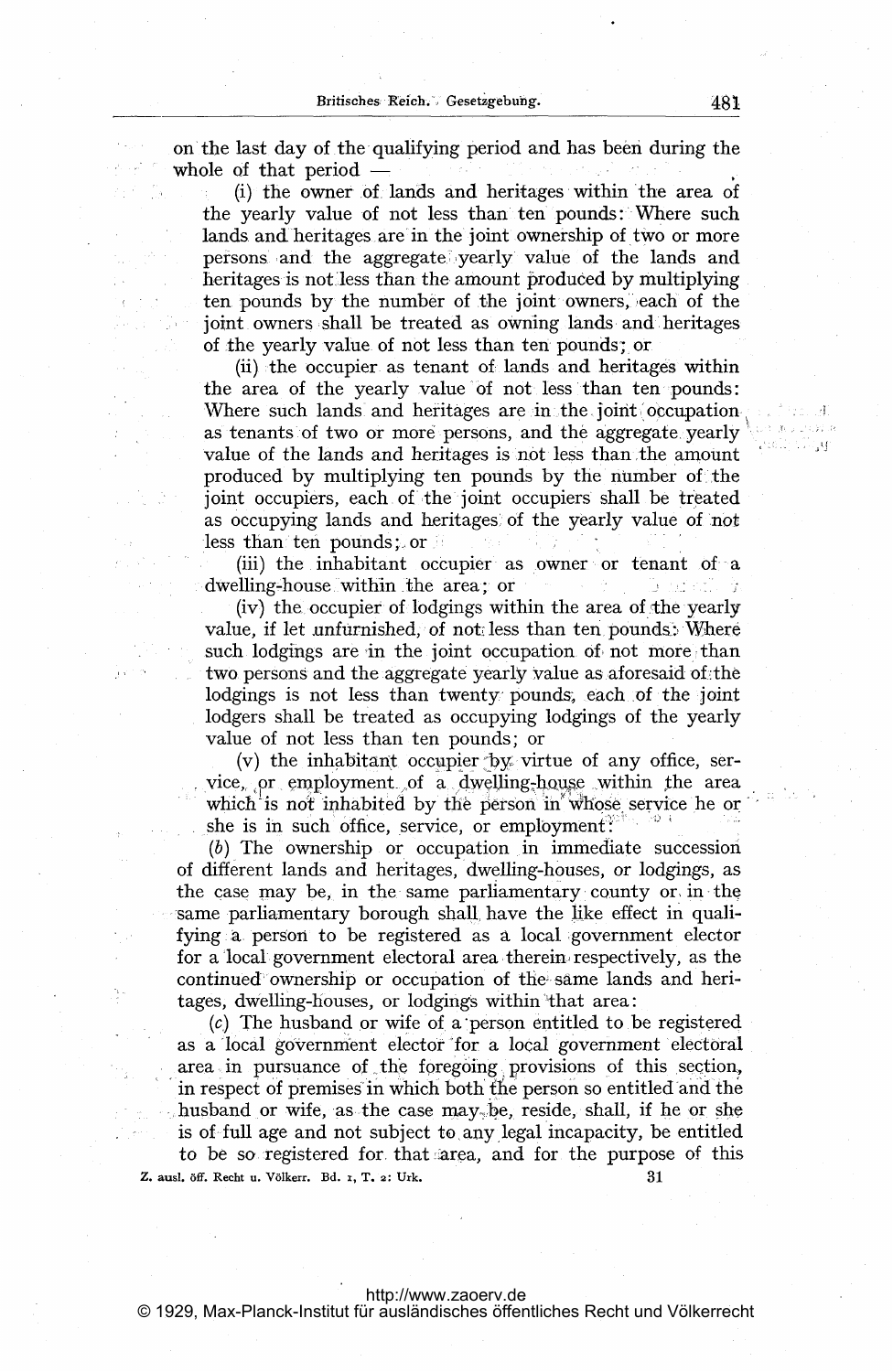provision a naval,or military voter who is registered in respect of a residence quahfication which he or she would have had but for his or her service shall be deemed to be resident in accordance with that qualification:

 $(d)$  In this section 'owner' shall include heir of entail in. possession, life-renter, and beneficiary entitled under any trust to the rents and profits of lands and heritages and shall not include the fiar of lands and heritages subject to a life-rent, nor tutor, curator, judicial factor, nor commissioner; 'lands and heritages' has the same meaning as in the Valuation Acts, and 'dwelling-house' means any house or part of a house occupied as a separate dwelling."

Short title, con-<br>struction and  $(Equal$  Franchise) Act, 1928, and the Representation of the People<br>application. Acts, 1918 to 1926, and this Act may be cited together as the Representation of the People Acts.

> (2) This Act shall be construed as one with the Representation of the People Acts, 1918 to 1926.

> (3) Nothing in this Act shall affect the right of any person, or confer on any person any right, to be registered in the register of electors to be made in the year nineteen hundred and twenty-eight, or to vote at any time before the register of electors to be made in the year nineteen hundred and twenty-nine comes into operation.

> (4) This Act shall apply to Northern Ireland so far as it relates to matters with respect to which the Parliament of Northern Ireland have no power to make laws.

### SCHEDULE.

Section 3. CONSEQUENTIAL AMENDMENTS OF PRINCIPAL ACT.

### Provisions of principal Act. Amendments to be made.

Section 5 **In subsection (3)** for the words "the age required under this Act in the case of that person" there shall be substituted the words "full age".

Section 7 - Paragraph (b) of subsection (1) shall be omitted.

In subsection (3) for the word "man" there shall be substituted the word "person"; for the word "he" where it first and secondly occurs there shall be substituted the words "that person", and for the words "the time when he so commenced to reside" there shall be substituted the words "the commencement of the residence".

In. subsection (2) the words "(except as provided in that Schedule)" shall be omitted. Paragraph (4), and in paragraph (5) the words "for men", shall

be omitted. Schedule 2 - In Part II. for the words "a man" where those words occur in No. I and No. 2, there shall be substituted the words "a person".

No. 3, including the Note thereto, shall be omitted.

Section 43

Section 22

<http://www.zaoerv.de> © 1929, Max-Planck-Institut für ausländisches öffentliches Recht und Völkerrecht